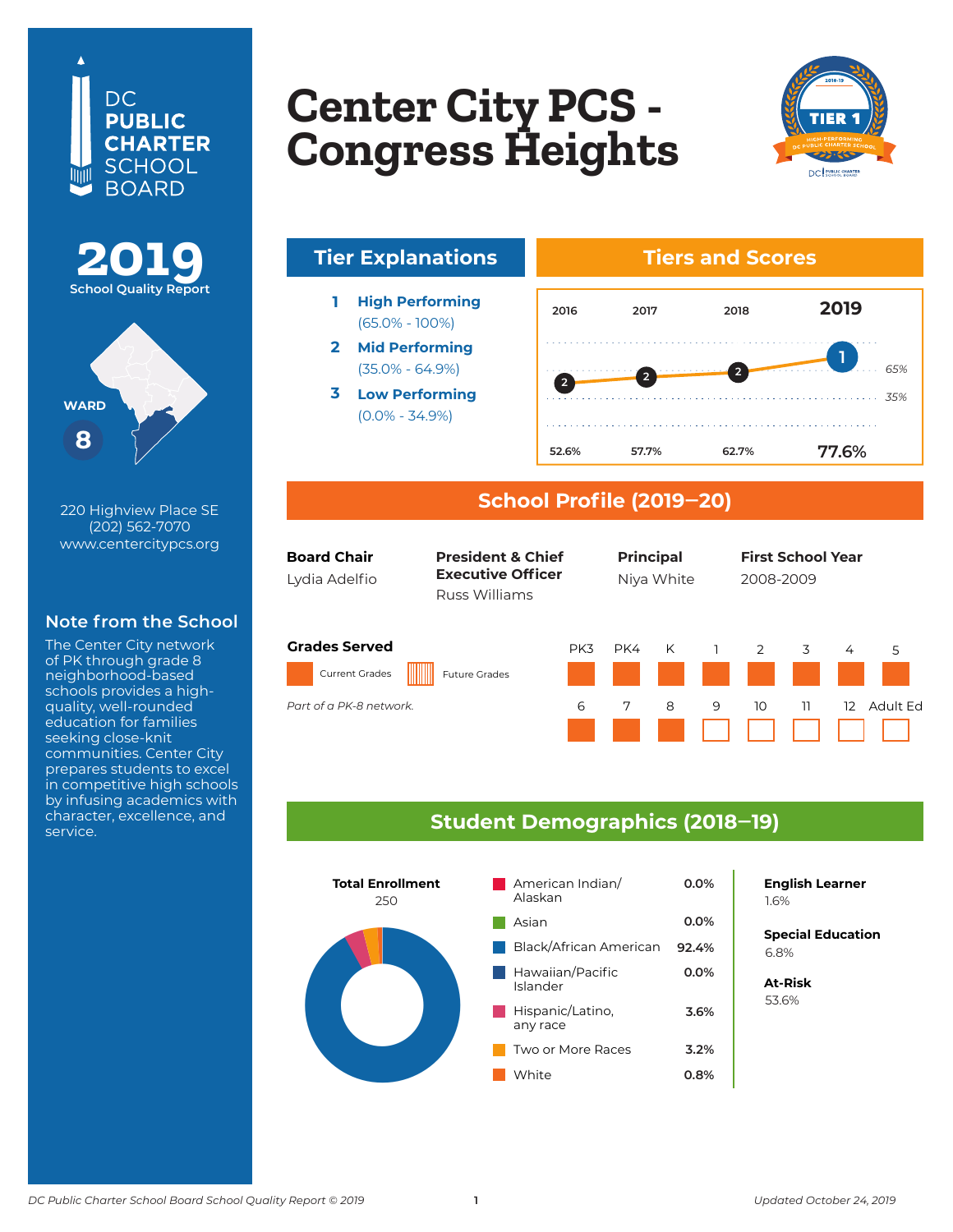# **Center City PCS - Congress Heights**

**2019 School Quality Report**

| <b>KEY</b><br>2018-19 Grades Measured: PK3 - 8                                                             |                                    | <b>Score</b> |               |               |                    | <b>Points</b><br><b>Possible</b> |  |
|------------------------------------------------------------------------------------------------------------|------------------------------------|--------------|---------------|---------------|--------------------|----------------------------------|--|
| <b>Student Progress (35 points): Academic Improvement Over Time</b>                                        | $\circ$                            | Floor        | <b>Target</b> | 100           |                    |                                  |  |
|                                                                                                            |                                    |              |               |               |                    |                                  |  |
| Growth on the state assessment in<br><b>English Language Arts</b>                                          | $\circ$                            | 30           | 60.0<br>70    | 100           | 13.1               | 17.5                             |  |
|                                                                                                            |                                    |              |               |               |                    |                                  |  |
| Growth on the state assessment in<br>mathematics                                                           |                                    |              | 65.5          |               | 15.5               | 17.5                             |  |
| Student Achievement (25 points): Approaching, Meeting, or Exceeding College and Career Ready Standards     | $\circ$                            | 30           | 70            | 100           |                    |                                  |  |
| <b>PARCC: English Language Arts</b>                                                                        |                                    |              |               |               |                    |                                  |  |
| Approaching College and Career Ready                                                                       |                                    |              | 68.1          |               | 5.1                | 7.5                              |  |
| and Above                                                                                                  | $\mathbf 0$                        |              |               | 100           |                    |                                  |  |
| College and Career Ready                                                                                   |                                    | (40.6)       |               |               | 3.5                | 5.0                              |  |
|                                                                                                            | $\mathbf 0$                        |              | 58.8          | 100           |                    |                                  |  |
| <b>PARCC: Mathematics</b>                                                                                  |                                    |              |               |               |                    |                                  |  |
| Approaching College and Career Ready<br>and Above                                                          | $\mathbf 0$                        |              | (67.4)        | 100           | 5.1                | 7.5                              |  |
|                                                                                                            |                                    |              |               |               |                    |                                  |  |
| College and Career Ready                                                                                   |                                    | 39.1         |               |               | 3.0                | 5.0                              |  |
| Gateway (10 points): Outcomes in Key Subjects that Predict Future Educational Success (returning students) | $\Omega$                           |              | 64.2          | 100           |                    |                                  |  |
|                                                                                                            |                                    |              |               |               |                    |                                  |  |
| 3rd Grade English Language Arts<br>College and Career Ready                                                |                                    | 40.9         |               |               | 3.5                | 5.0                              |  |
|                                                                                                            | Ō                                  |              | 58.5          | 100           |                    |                                  |  |
| <b>8th Grade Mathematics</b>                                                                               |                                    | 38.9         |               |               | 3.2                | 5.0                              |  |
| College and Career Ready                                                                                   | Ō                                  |              | 61.6          | 100           |                    |                                  |  |
| School Environment (30 points): Predictors of Future Student Progress and Achievement                      |                                    |              |               |               |                    |                                  |  |
| Attendance                                                                                                 |                                    |              |               | 93.9          |                    |                                  |  |
| In-seat attendance                                                                                         | $\circ$                            |              |               | 85<br>95      | 8.0                | 9.0                              |  |
| <b>Re-enrollment</b>                                                                                       |                                    |              |               |               |                    |                                  |  |
| Percent of eligible students who re-enrolled                                                               | $\circ$                            |              | 67            | 82.4<br>92    | 5.6                | 9.0                              |  |
|                                                                                                            |                                    |              |               |               |                    |                                  |  |
| <b>Teacher Interaction Observations:</b><br><b>Classroom Assessment Scoring</b>                            |                                    |              |               |               |                    |                                  |  |
| System (CLASS)                                                                                             |                                    |              | 4.5           | 6.2<br>6<br>7 | 4.0                | 4.0                              |  |
| <b>Emotional Support</b>                                                                                   |                                    |              |               |               |                    |                                  |  |
| Classroom Organization                                                                                     |                                    |              |               | 6.3           |                    |                                  |  |
|                                                                                                            | $\circ$                            |              | 4.5           | 6<br>7        | 4.0                | 4.0                              |  |
|                                                                                                            |                                    |              |               |               |                    |                                  |  |
| Instructional Support                                                                                      | $\circ$<br>$\overline{\mathbf{2}}$ | 4.2<br>4     |               | 7             | 4.0                | 4.0                              |  |
|                                                                                                            |                                    |              |               |               |                    |                                  |  |
| <b>TOTAL SCORE 77.6</b>                                                                                    | <b>TIER O</b>                      |              |               |               | <b>77.6</b> out of | 100                              |  |